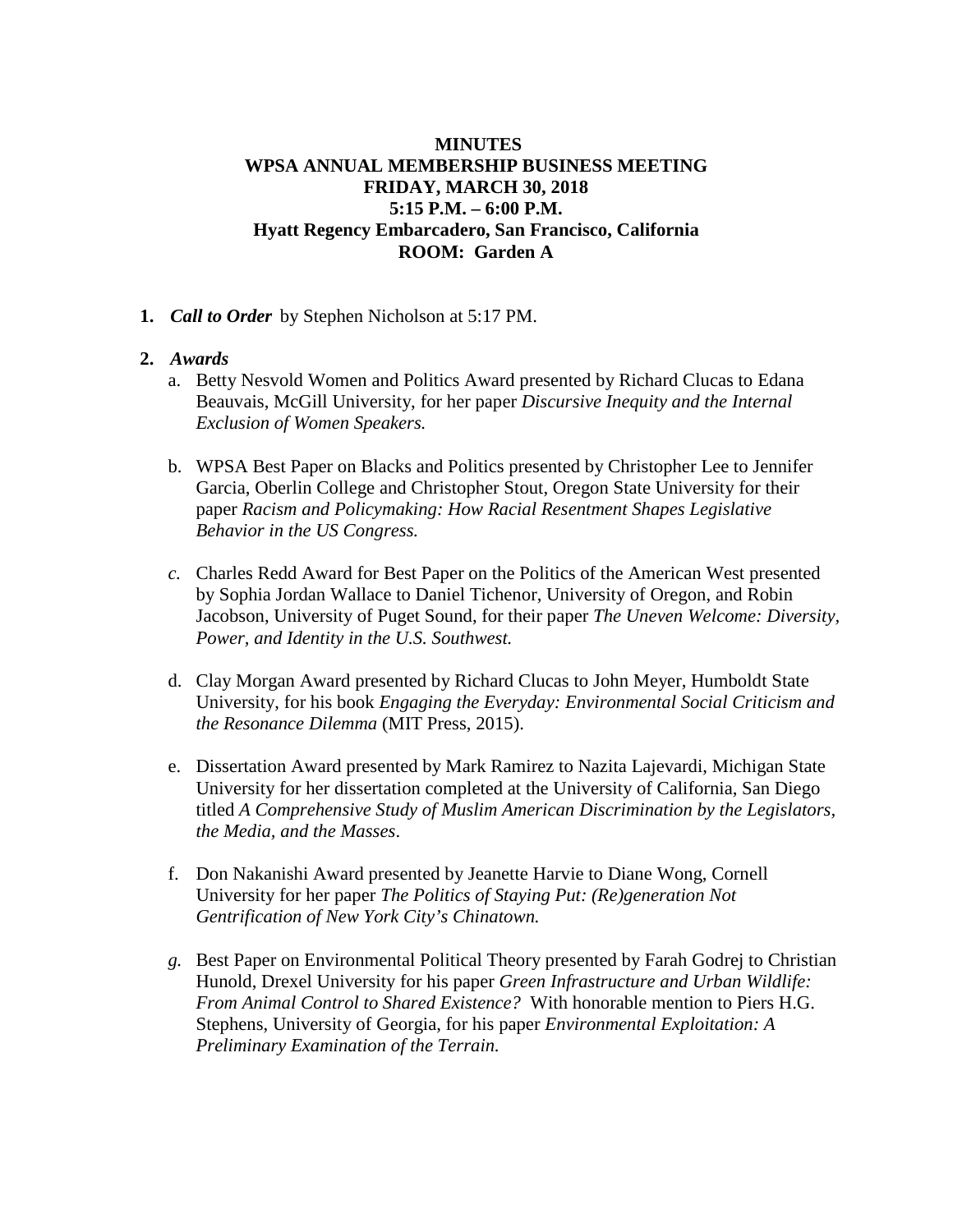- *h.* WPSA Best Paper on Latina/Latino Politics presented by Marcela Garcia-Castañon to Mackenzie Israel-Trummel and Allyson Shortle, University of Oklahoma for their paper *Mobilizing Fears: Perceptions of Deportation Risk and Political Participation in 2016.*
- i. Pi Sigma Alpha Award presented by Richard Clucas to Rebekah Herrick and Jeanette Mendez, Oklahoma State University for their paper *American Indian Identity's Influence on Party Identification.*
- j. PRQ Best Article Award presented by Richard Clucas to Tiffany D. Barnes, University of Kentucky, and Erin C. Cassese, West Virginia University, for their March 2017 PRQ article *American Party Women: A Look at the Gender Gap within Parties*.
- k. Betty Moulds Lifetime Service Award presented by Richard Clucas to Timothy V. Kaufman-Osborne, Whitman College.

## **3.** *Reports*

- a. San Francisco program and local arrangements reports. Program report was given by Jane Junn, thanked the 28 program chairs and noted we had 287 total panels including 4 short courses and 4 mini courses, and a new initiative with community colleges. Local arrangements chairs Marcela Garcia-Castañon and Melissa Michelson thanked everyone for coming to the San Francisco meeting.
- b. Executive Director report by Richard Clucas. Thanked the local arrangements chairs and the program chair for the San Francisco conference, as well as those institutions that have donated funds to offset the costs of the conference. Richard noted the new editors for Political Research Quarterly, and thanked the outgoing editors for their service to the journal. Finally he explained the change of venue from San Antonio to San Diego as a result of the California laws that prohibit travel by state employees to Texas with regard to the state's anti-LGBTQ laws.
- c. Treasurer report by Michael Bowers. The majority of the association's income comes from memberships and registrations, where total income is just under \$350,000. Awards run approximately \$3000 per year. Noted there was a \$54,000 cancellation fee for the San Antonio conference move to San Diego, which was only half of the amount that they were asking for. The net income this year was \$70,487.39.
- d. Nominating Committee report by Tehama Lopez Bunyasi introducing the slate of candidates.
- e. Political Research Quarterly report by James Scott. Record number of submissions with 474 manuscripts, and the highest number of citations ever. New impact factor is 40% higher than the previous one.